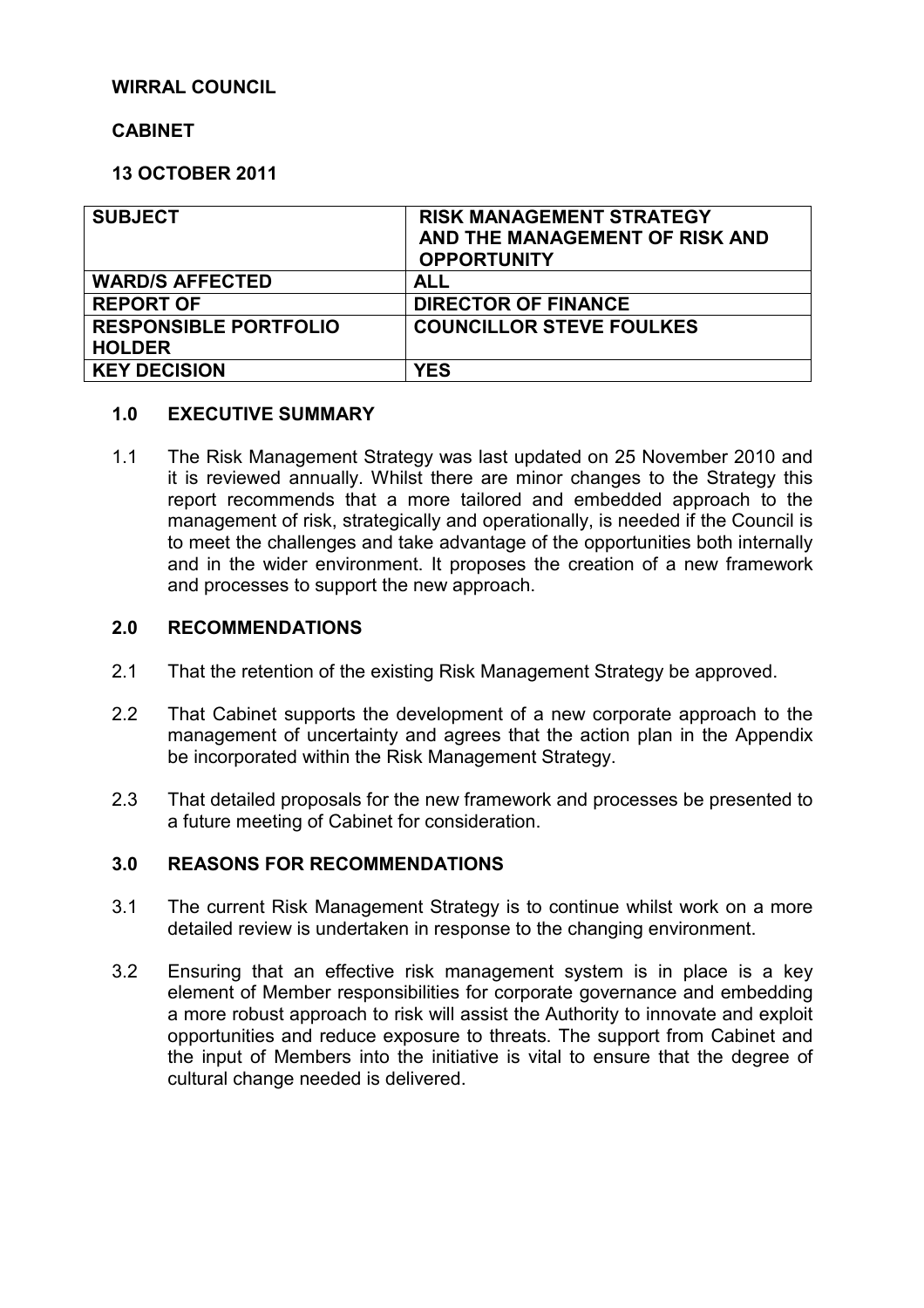## **4.0 BACKGROUND AND KEY ISSUES**

## **The drivers for improvements in managing risk**

- 4.1 The effective management of risk is recognised as an essential feature of good governance. It is particularly important at times of uncertainty in the external environment and when organisations are undergoing substantial internal change.
- 4.2 In common with other local authorities Wirral faces a period of both significant threat and a number of opportunities driven by external influences and particular challenges related to change within the Council itself. Reductions in funding, changes in service delivery mechanisms, increasing service continuity and resilience challenges and rising community expectations are some of the issues identified. This is not a comprehensive list and the issues may not be the most significant influences.
- 4.3 Agile organisations should be able to prepare for and address the risks presented by these uncertainties. But to do so will require the Council to build on existing skills and introduce new management techniques. A formal framework and processes for managing risk have been in place for a number of years. However, to meet current best practice and the breadth and scale of the uncertainties facing the Authority, the existing approach and the way that risk issues are addressed require significant change.
- 4.4. It was reported to Cabinet on 25 November 2010 that an in-depth review had commenced of the approach to the management of uncertainty. The revised framework and processes will be informed by the British Standard for Risk Management (BS 31100:2008) and will seek to address risk in the wider sense of uncertainty. To progress this work a project outline was agreed by Chief Officers and a respected risk management academic and practitioner engaged to assist with the initial stages of the project.

#### **Information gathering and review**

- 4.5 The Risk & Insurance Team has gathered information on areas for improvement in relation to the existing framework and how well managers understand and apply it. This was facilitated by the publication of the British Standard which details best practice guidance on what an effective risk management framework should contain, the processes to be adopted and how risk management activities can be developed. However, it is not prescriptive about the detail of processes leaving an individual organisation free to tailor the approach to meet its own culture and capabilities. Comparing the Council arrangements with the content of the standard has indicated a number of areas for improvement. Others have been recommended by Internal Audit through comparison with best practice.
- 4.6 To assist with determining the current level of understanding around risk and to appreciate how risks were being managed in practice Richard Anderson, a respected risk management academic and practitioner, was invited to conduct both a risk management maturity survey of managers and a series of business context interviews with senior Members and Chief Officers.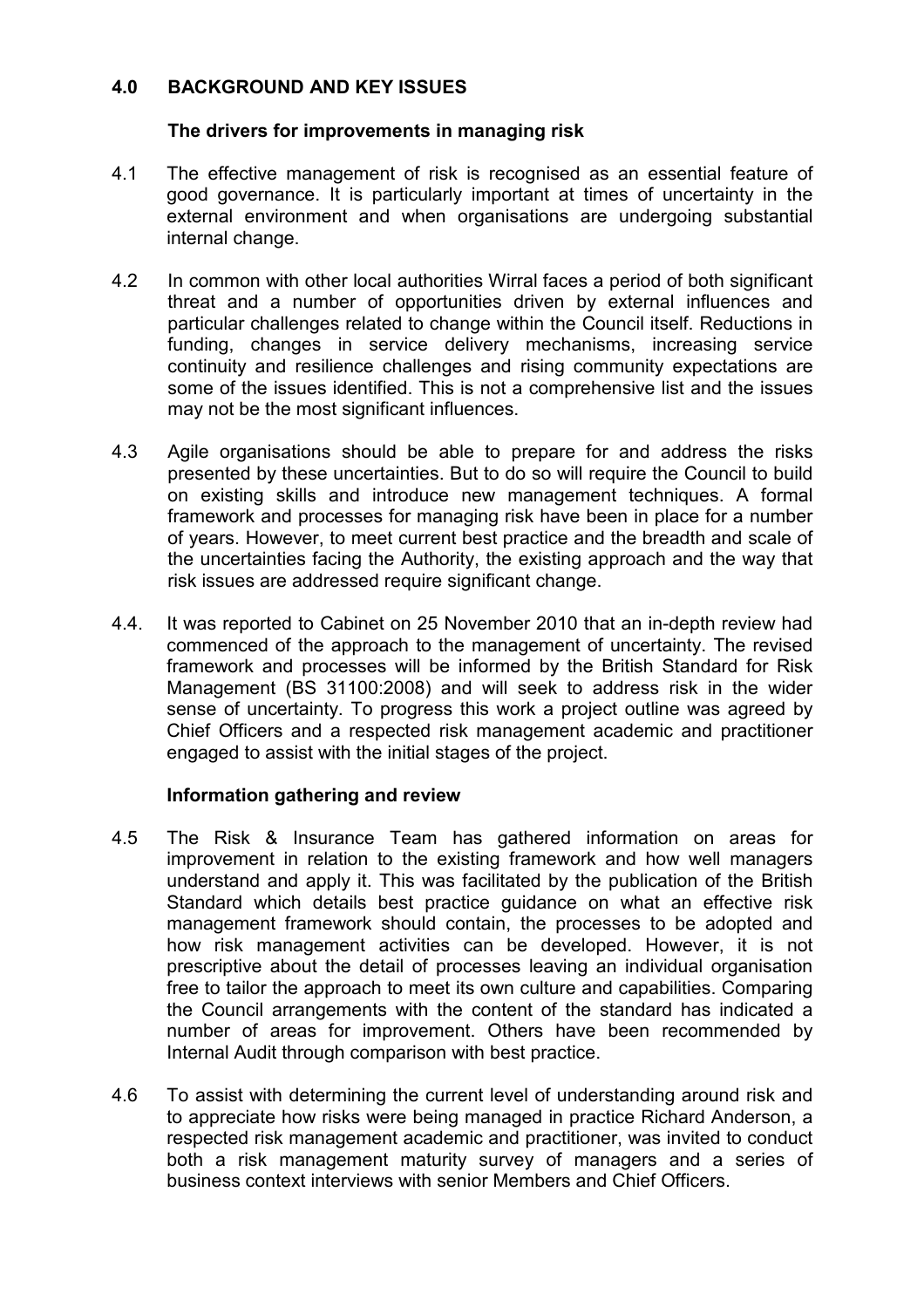- 4.7 Mr Anderson reported his findings to the Executive Team. He recognised a number of strengths in the current arrangements including the relatively large proportion of people who are regularly involved in risk sessions, the fact that both internal and external risks are actively considered and the amount of training that has been provided. However without significant improvements in approach the ability to successfully address the uncertainties indicated earlier in the report would be limited and he recommended:-
	- (a) The Leader and the Chief Executive should sponsor and develop an approach to risk management that can be rolled out to all staff with appropriate targeted communication and focussed training programmes.
	- (b) Cabinet and the Executive Team should develop a meaningful and helpful approach to defining risk appetite and tolerance which is both data-rich and capable of measurement and should work together to establish these. Risk appetite is defined as the amount of risk which an organisation is prepared to seek, accept or tolerate in pursuance of its objectives.
	- (c) Cabinet and the Executive Team should consider how they can develop the infrastructure to embed risk management.
	- (d) The Executive Team should identify ways to develop their own departments in becoming more effective at managing risk to support the achievement of Council objectives.
	- (e) All Members and staff should be introduced to the relevance and benefit of risk management.
	- (f) The Executive Team should actively consider how they can develop an approach to risk management across the extended enterprise with partners and other suppliers.

# **Executive Team response**

- 4.8 The report was presented to the Executive Team on 23 June 2011 and the Team recognised both the need for a much improved approach and that its success would require major cultural change within the organisation. The discussion established a number of important principles which should drive the future strategy for managing risk and uncertainty::-
	- Any approach should be cost-effective and minimise the resources wasted in dealing with the negative impacts of operational risks..
	- It should support innovation and informed risk taking.
	- Risk management should be embedded into all activities and decisionmaking processes.
	- Candour and maturity in discussions between officers and Members about risks and opportunities should be enhanced.
	- The Council should continue to develop a culture which learns from experience rather than one which seeks to allocate blame. (Provided that officers have complied with the framework and processes).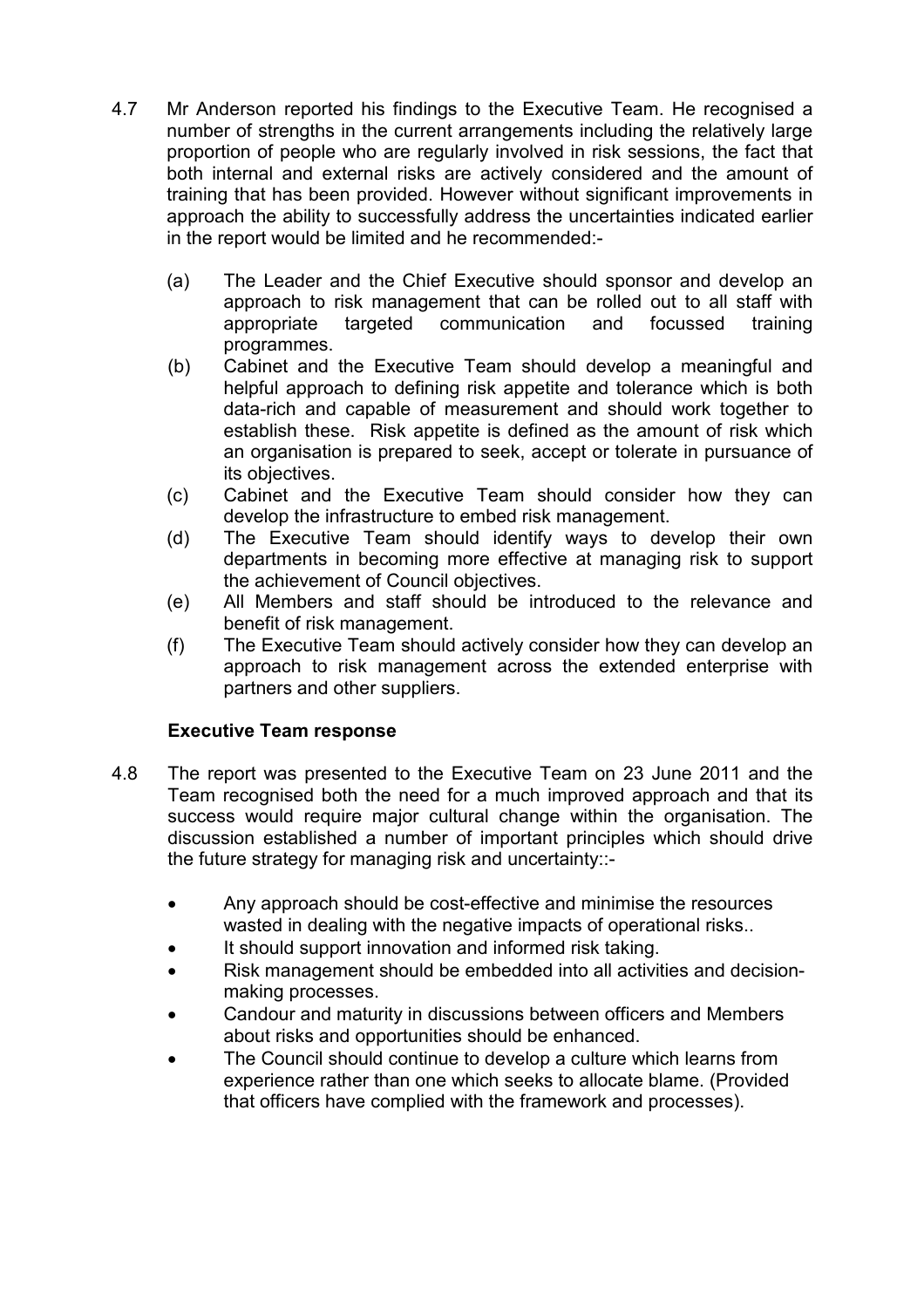- 4.9 The Team discussed a number of key priorities for future action and the priorities and how they might be achieved are set out below:
- (a) **The establishment of a revised policy towards risk and uncertainty and an improved framework for managing it.** The Risk & Insurance Team would take lead responsibility for producing a policy and framework for the consideration of Members and the Executive Team. However, given the interdependence of risk management and other management disciplines, including performance, project, finance and human resources and its key role in corporate governance, the Team would need to create an implementation group comprising interested and influential officers from across the organisation.
- (b) **The establishment by Chief Officers and key Members of the risk appetite and risk tolerance.**

The task of beginning to establish the risk appetite and risk tolerance would require the direct involvement of the Executive Team and of Cabinet. This dialogue would be an early action within the project as it informs many subsequent aspects of the Strategy.

## (c) **Consideration of an IT system for the capture, sharing and reporting of risk information.**

A critical element of any modern risk management approach is a system for capturing analysing and reporting risk and the Authority is unusual in not having one at present. A number of potential solutions are available to improve the quality of risk information and how it could be used. A task for the project team would be to evaluate the functionality of the recently procured programme control system to ascertain if it would be suitable for this purpose. If not Members and the Executive Team would be recommended to purchase a proprietary risk management information system.

#### (d) **Consideration of key information in relation to risks and opportunities that needs to be reported to the Executive Team and to Cabinet.** Establishing what risk information is required by the Executive Team and Cabinet and in what format is vital to ensure that decisions taken are based on concise and relevant information. The implementation group would put forward proposals for achieving the correct balance and work with Chief Officers and Members over its implementation.

## (e) **The creation and delivery of a training programme for staff and Members.**

Training for Members and the workforce is critical to implementing the new approach and to delivering the cultural change required to deliver the Executive Team's principles. The goals for any training programme and its content will be strongly influenced by the four other areas of action.

4.10 If the revised policy framework and processes are approved by Members then the next stage would be to implement the actions contained in the Strategy and embed the processes. It is likely that their introduction would need to be made over the next three financial years.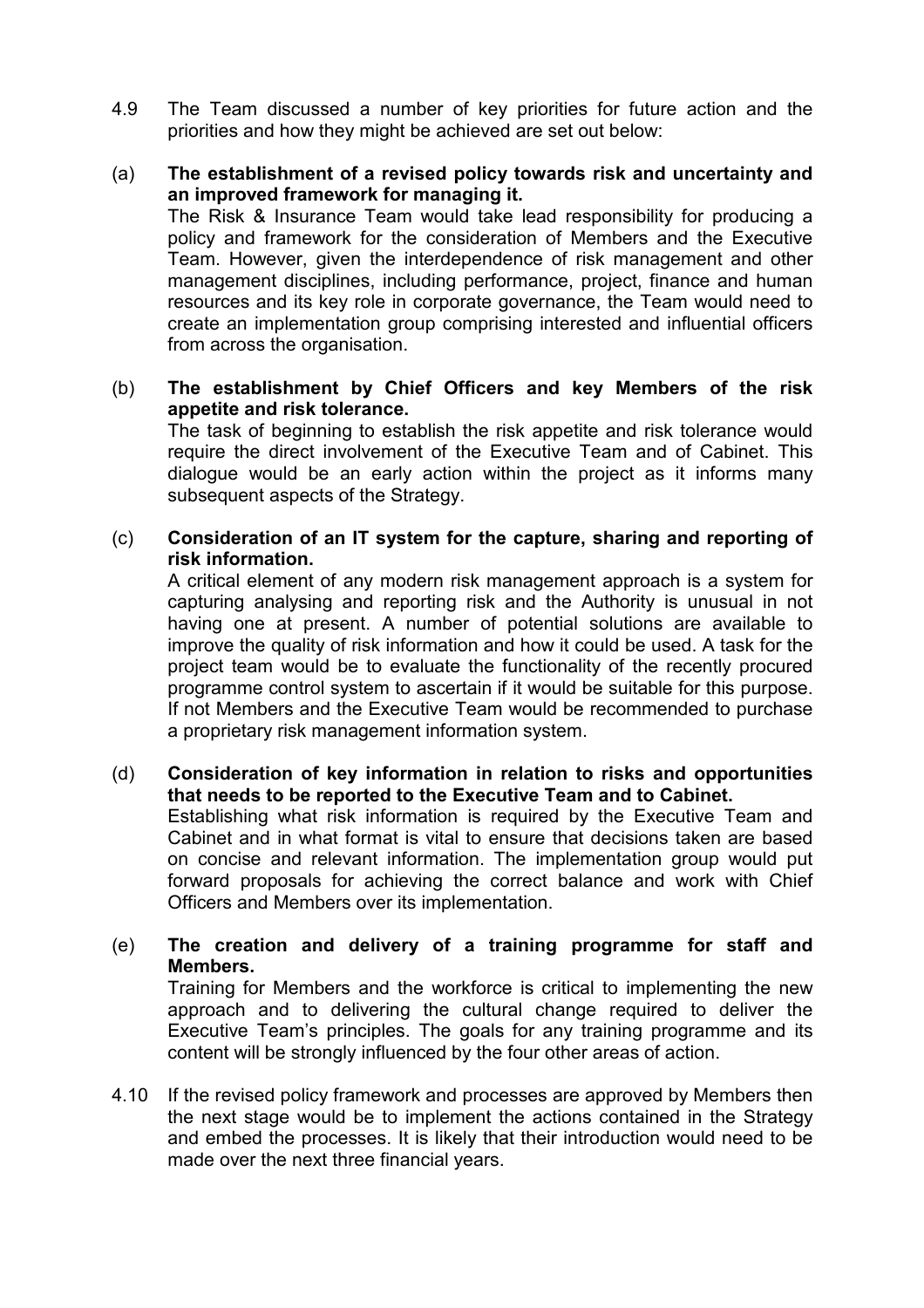#### **Governance**

4.11 In recognition of their ultimate responsibility for governance the Leader and the Chief Executive have agreed to sponsor the initiative. Detailed work associated with the project would be undertaken by an implementation group headed by the Risk & Insurance Officer. Regular progress reports would be provided to the Executive Team with a formal report to each meeting of the Audit & Risk Management Committee. The proposals for a revised framework and processes would be presented formally to Cabinet for consideration.

### **5.0 RELEVANT RISKS**

- 5.1 The Risk & Insurance Team is working to capacity with the majority of resource focussed on risk financing (insurance) and so additional work would impact on existing commitments. The involvement of other professionals in the implementation group would provide additional capacity.
- 5.2 The implementation of a new approach will require improvements to processes but also a degree of cultural change which will take several years to embed. The entire purpose of risk management is to support the strategic vision of the Cabinet and the Executive Team and if key stakeholders do not take ownership of the initiative and if their interest is not sustained it will not be possible to effect such change.
- 5.3 Not proceeding with the development of the new strategy and policy would mean that the Council would not meet current best practice. More importantly it could inhibit innovation and result in significant adverse impacts from unidentified and incorrectly quantified risks.

#### **6.0 OTHER OPTIONS CONSIDERED**

6.1 An alternative would be to simply modify the policy and strategy to reflect existing practice within the Council. However developments in good governance practice and changes in the external environment mean that a step change is required if the approach is not to fall behind best practice and become insufficiently robust to meet the many challenges which the Authority faces.

#### **7.0 CONSULTATION**

- 7.1 The report from Richard Anderson was informed by interviews with Members and Chief Officers and a confidential survey of 400 Council managers.
- 7.2 The development of a revised policy strategy and processes will require further consultation with all major stakeholders.

# **8.0 IMPLICATIONS FOR VOLUNTARY, COMMUNITY AND FAITH GROUPS**

8.1 There are no direct implications for these groups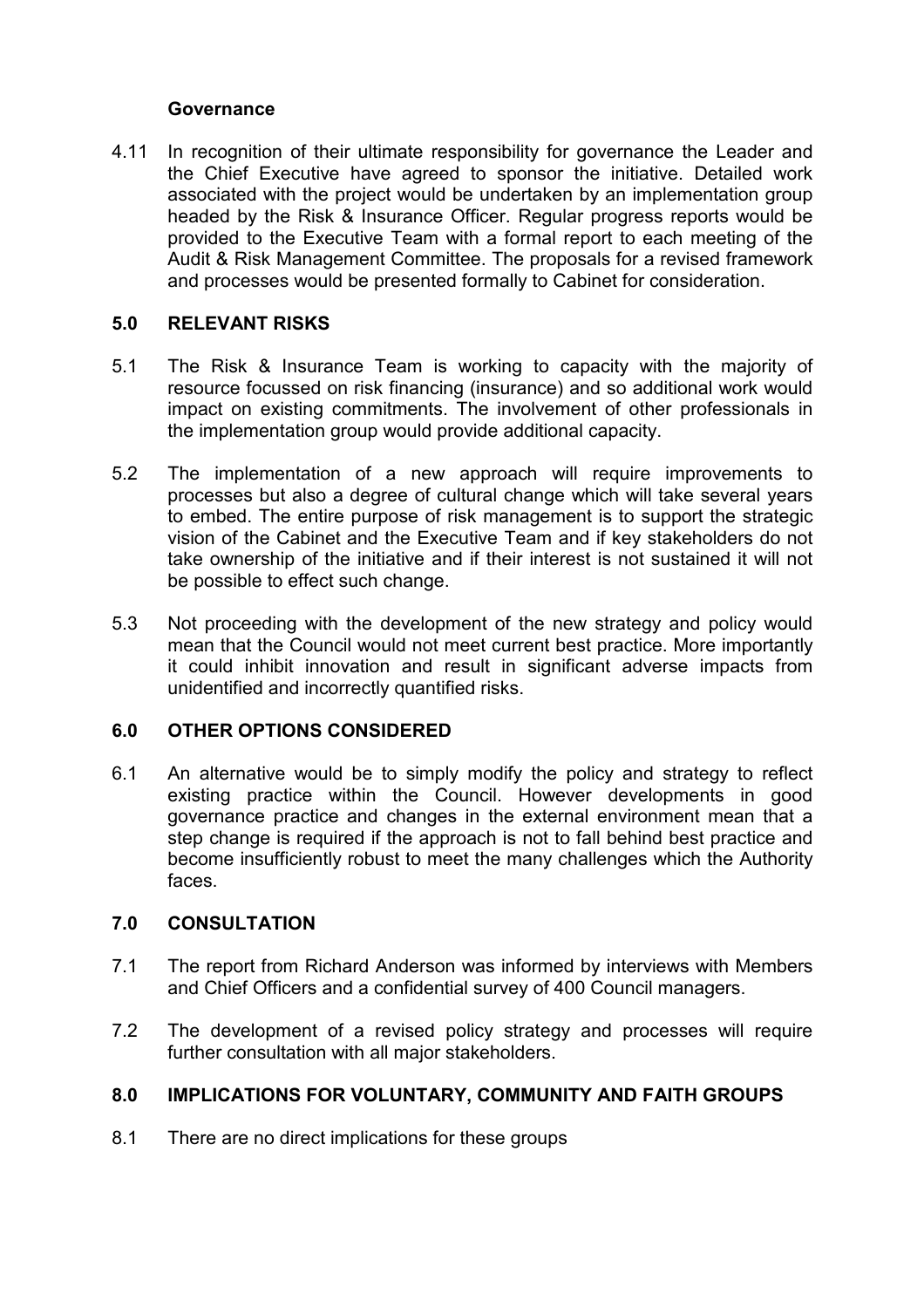### **9.0 RESOURCE IMPLICATIONS**

- 9.1 There may be additional costs associated with the implementation of the policy and strategy for example a system to capture and share risk information and support training. Cabinet would be advised of these when the draft framework processes are reported.
- 9.2 The effective management of risk and opportunities within an improved framework should ensure that resources are not wasted in over-controlling risks whilst reducing the financial burden of losses.
- 9.3 There are no direct staffing implications at this stage. The development of the new strategy and policy will be undertaken by the existing Risk & Insurance Team. Further training and development for officers and Members will be a key element of any new approach.

## **10.0 LEGAL IMPLICATIONS**

10.1 There are no direct legal implications. However an improved framework and processes will support Members in discharging their responsibilities in relation to the governance of the Council through more informed and transparent decision-making.

#### **11.0 EQUALITIES IMPLICATIONS**

11.1 There are no implications at this stage. An equality impact assessment would be undertaken in respect of the new policy and strategy.

#### **12.0 CARBON REDUCTION IMPLICATIONS**

12.1 There are no direct implications arising from this report.

#### **13.0 PLANNING AND COMMUNITY SAFETY IMPLICATIONS**

13.1 There are no direct planning implications. However the new approach should help to make planning decisions more informed. Specific risk control actions should improve community safety.

## **REPORT AUTHOR:** Mike Lane Risk & Insurance Officer - Financial Services Division telephone: 0151 666 3413 email: mikelane@wirral.gov.uk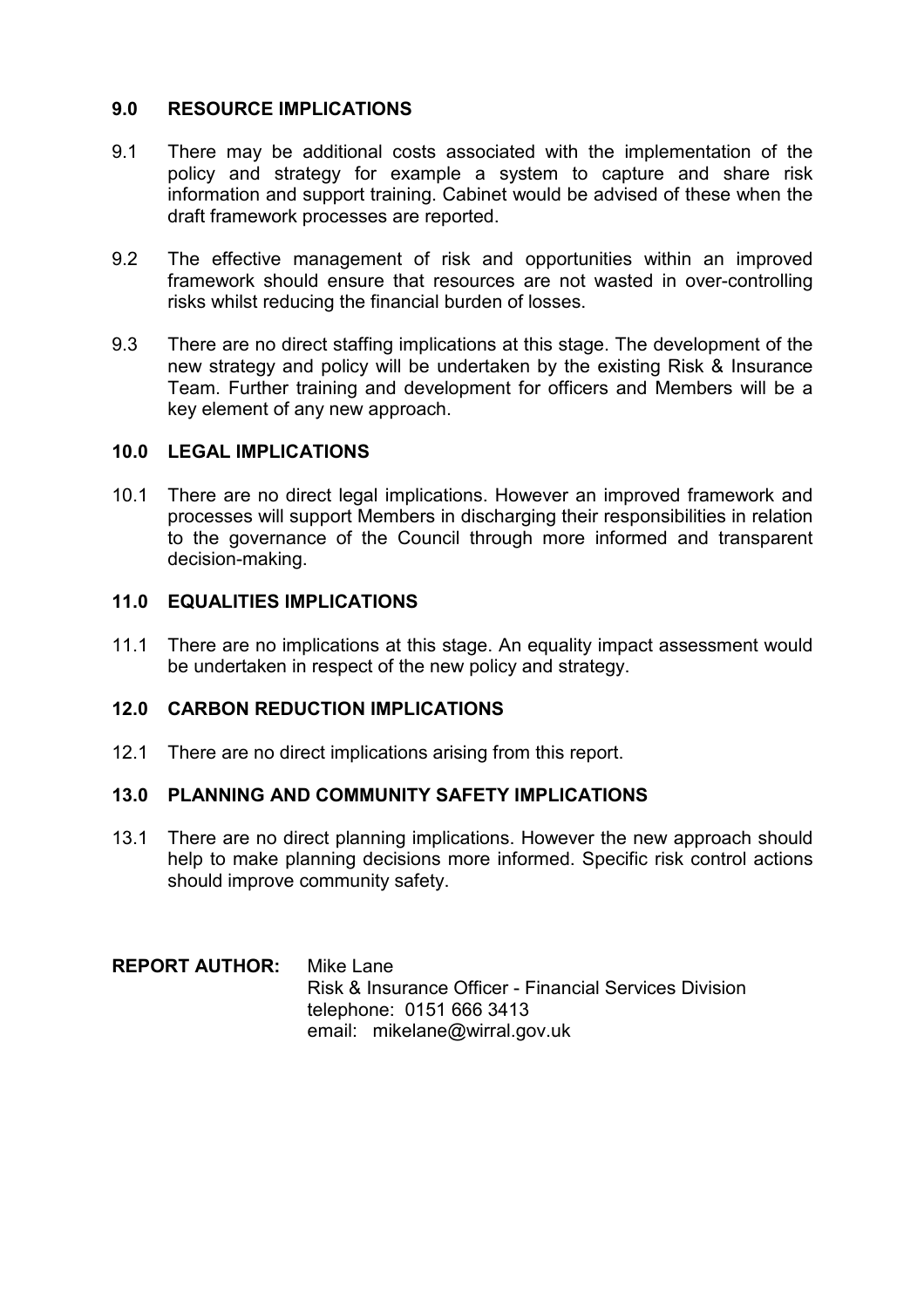# **APPENDICES**

Appendix 1 - Outline action plan for revised approach to managing risk. Appendix 2 - Risk Management Strategy

## **REFERENCE MATERIAL**

British Standard BS ISO 31000:2009 – Risk Management Principles and Guidelines Wirral Review of Risk Management - Richard Anderson and Associates Delivering Good Governance in Local Government Framework – CIPFA/SOLACE

#### **SUBJECT HISTORY**

| <b>Council Meeting</b>             | <b>Date</b>       |
|------------------------------------|-------------------|
| Cabinet – Risk Management Strategy | 23 July 2008      |
| Cabinet – Risk Management Strategy | 24 September 2009 |
| Cabinet – Risk Management Strategy | 25 November 2010  |